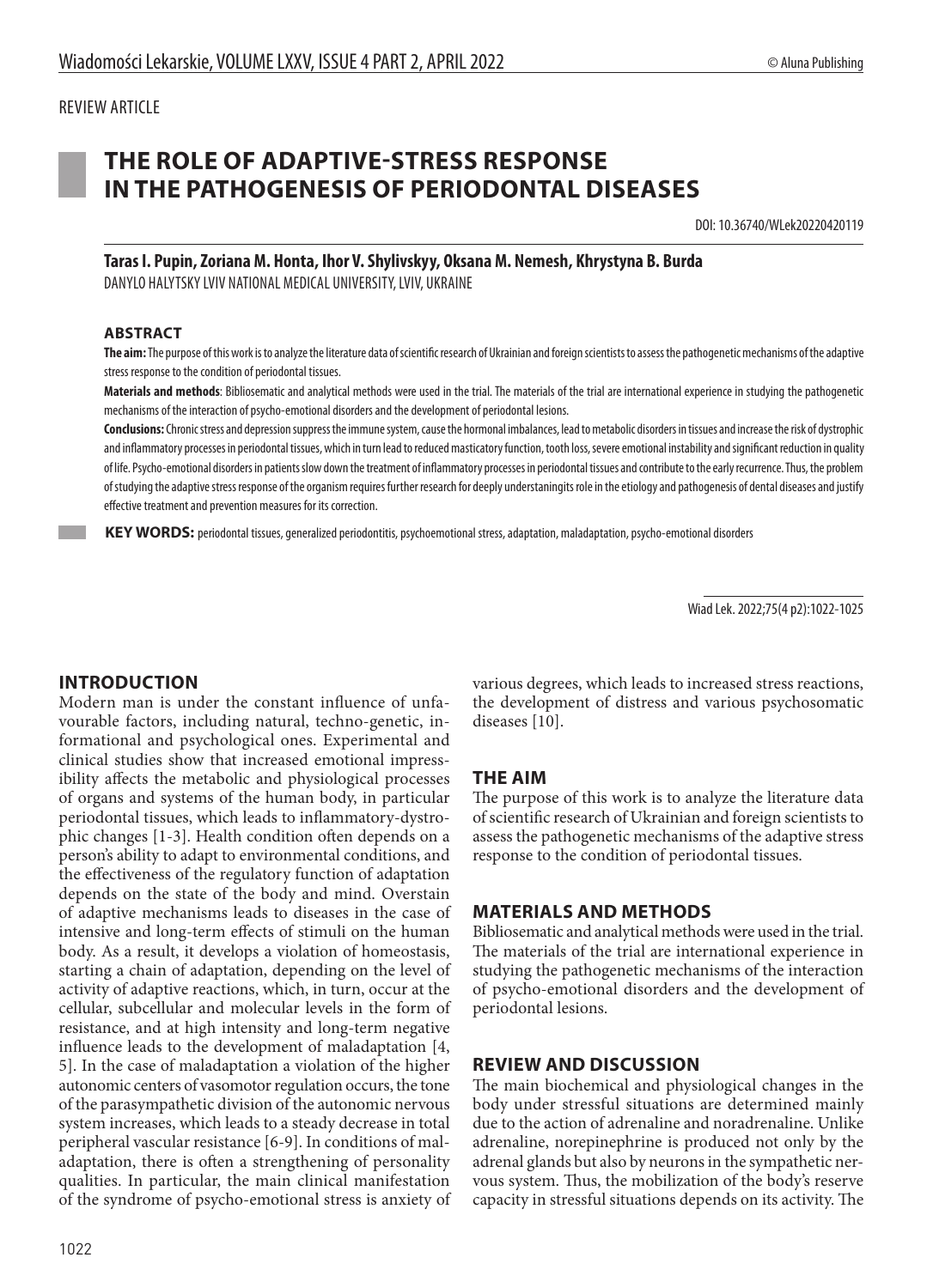parasympathetic nervous system helps to preserve and accumulate energy reserves. A person's reaction to psychological stressors is individual and depends on many factors - the general condition of the body, its psychological characteristics [12]. An important role in the development of metabolic and hemodynamic disorders during psychophysiological loading is played by the lack of such compounds as tocopherol acetate, retinol acetate, vitamins B and ascorbic acid, which may be explained by their participation in antiinflammatory, antioxidant, osteotropic, immunomodulatory, capillary-strengthening, membrane protective mechanisms of development in pathological process[13]. Excessive stress in combination with violation of any organs and tissues under the influence of irritants can lead to failure of adaptation, as prolonged increase in catecholamines and stress hormones leads to nitrogen imbalance, destruction of cellular structures, promoting to the development of trophic disorders [11, 14-16].

Diseases of the maxillofacial area are often considered separately from the patient's personality, and if their relationship to somatic health is still taken into account, then the psychological, socio-psychological and social aspects of dental pathology remain without proper attention from researchers and clinicians. At the same time, the involvement of psychophysiological factors in the development of any pathological process and their importance for therapeutic action no longer needs proofs, which necessitates a systematic, comprehensive, interdisciplinary approach to the diagnosis and treatment of human health disorders, including dental [17-20].

Chronic stress syndrome is especially dangerous at a young age, as most people are exposed to bad habits (smoking, drinking, etc.) that can affect oral health. Stress caused by psychosocial factors can violate the lifestyle and hygiene of the oral cavity and affect the microbial ecology of the periodontium [21].

While it is well established that chronic psychologic stress can have significant deleterious systemic effects, only in recent decades have begun to explore the biochemical, microbial, and physiologic impacts of chronic stress diseases on oral tissues. Currently, chronic stress is classified as a «risk indicator» for periodontal disease[1, 5].Modern scientific studies have proven the relationship between psychological stress and periodontal disease, as periodontal tissues are highly sensitive to stressors [22-24]. Clinicians consider appropriate to distinguish a separate nosological unit – «periodontal emotional stress syndrome» [25]. Many scientists study the influence of stress on the pathological process in periodontitis, the functional state of the brain in periodontitis, structural changes of periodontal nerves in its lesions and attach importance to such factors as emotional stress, chronic psycho-emotional stress affecting periodontal tissuetrophism [26-28].

In the pathogenesis of stress periodontal damage the reactions of the salivary glands have the sense, which respond by changing the secretion of hormones, mediators and other biologically active substances, which leads to changes in immune homeostasis of the oral cavity. Cytokines and

other humoral mediators of inflammation are powerful activators of the central stress response. Glucocorticoids, which are released under their influence, can regulate the involvement of immune cells in inflamed tissues to help the body in coping with psychological stress [26, 29].

Increased secretion of steroid hormones, in particular cortisol, causes in the oral cavity: gangrenous ulcers under the influence of viruses and bacteria due to immune deficiency; temporomandibular bruxism - with grinding or clenching of teeth; dryness in the mouth due to decreased salivation; gingivitis due to poor hygiene (56% of young people surveyed said that stress affected their ability to brush their teeth effectively, both with a brush and floss) [30]. Due to its immunosuppressive effect, stress also leads to slow healing of connective and bone tissue, apical migration of connective epithelium and the formation of periodontal pockets [31]. It is also one of the reasons for increasing the processes of lipid peroxidation (LPO) and weakening antioxidant protection and hemocirculatory disorders, reducing the synthesis of the organic matrix and enhancing bone resorption [32, 33].

Activation of LPO is the main mechanism of stress lesions of periodontal tissues with disruption of cell and subcellular membranes, and hence cell metabolism in general. Stress activation of LPO also initiates the damage of connective tissue, which is the substrate of periodontium and is characterized by weakened, compared to other tissues, antioxidant protection [34-36]. Fibroblasts have affinity receptors for cortisol and respond to glucocorticoids by reducing the synthesis of collagen and glycosaminoglycans. Acute stress stimulates the degradation of connective tissue biopolymers, as evidenced by increased blood levels of oxyproline [37]. In addition, there is an increase in the activity of anti-inflammatory enzymes - NO synthase and cyclooxygenase-2, which leads to increased oxidative processes due to the production of peroxynitrite and the release of radicals in the synthesis of prostaglandins. The dependence of the levels of LPO products and periodontal tissue damage under stress on the nature of emotional response and typological features of the nervous system has been established. Under the influence of adverse environmental factors, the intensity of free radicalprocesses increasessharply, the antioxidant defence system is gradually depleted, which leads to the development of inflammatory-dystrophic process in periodontal tissues [38].

Psycho-emotional stress causes microcirculatory disorders and metabolic disorders in periodontal tissues [34]. Vascular dilatation, which occurs under stress, contributes to the pathological deposition of blood, which leads to impaired blood supply to periodontal tissues [38, 39]. In turn, the spastic reaction of blood vessels restricts blood flow to the tissues and promotes the development of ischemic damage to periodontal tissues. Deterioration of blood supply to periodontal tissues is directly dependent not only on the severity of periodontitis, but also on the depth of autonomic disorders with a predominance of the sympathetic system [40].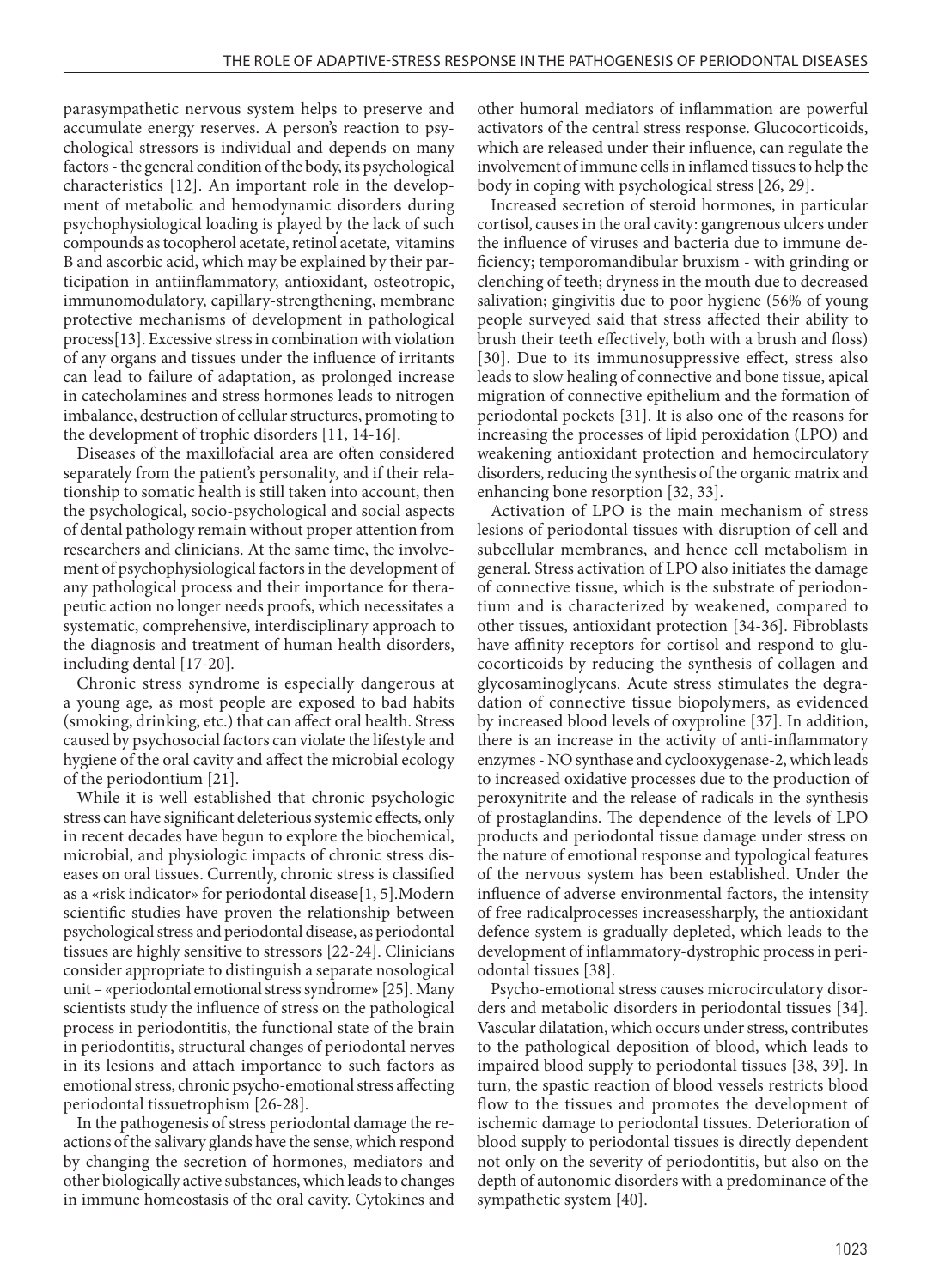An important intermediate link that implements the pathogenic effects of chronic psycho-emotional stress are autonomic disorders. There is a direct relationship between the functional state of the autonomic nervous system and the severity of periodontitis. A number of authors have found that one of the causes of diseases of the oral cavity is a combination of vascular changes with impaired autonomic regulation [17, 23]. The study of the dynamics of autonomic parameters in patients with generalized periodontitis shows an increase in sympathotonic activity of the higher nervous system and decrease it after treatment. Comparative evaluation of the complex of autonomic reactions revealed a connection between the activity of the sympathetic nervous system, disorders of psychoemotional state (decreased levels of health, activity and mood) with quantitative changes in ultrasound hemodynamics of the main vessels of the dental system in patients with generalized periodontitis [12, 40].

# **CONCLUSIONS**

Chronic stress and depression suppress the immune system, cause the hormonal imbalances, lead to metabolic disorders in tissues and increase the risk of dystrophic and inflammatory processes in periodontal tissues, which in turn lead to reduced masticatory function, tooth loss, severe emotional instability and significant reduction in quality of life. Psycho-emotional disorders in patients slow down the treatment of inflammatory processes in periodontal tissues and contribute to the early recurrence. Thus, the problem of studying the adaptive stress response of the organism requires further research for deeply understaningits role in the etiology and pathogenesis of dental diseases and justify effective treatment and prevention measures for its correction.

### **REFERENCES**

- 1. Decker A., Kapila Y., Wang H. The psychobiological links between chronic stress-related diseases, periodontal/peri-implant diseases, and wound healing. J. Periodontol 2000. 2021;87(1):94-106. doi: 10.1111/ prd.12381.
- 2. Qamber J.H., Shah B.G., Sajjad S. et al. Assessment of Oxidative Stress Markers in medical students in response to examination stress. P J M H S. 2018;12(2):804-806.
- 3. Pavliuk T.V., Rozhko M.M., Panchak O.V. Otsinka stanu tkanyn parodonta v studentiv molodshykh kursiv medychnoho universytetu z riznymy rivniamy tryvozhnosti [Assessment of periodontal tissue in junior medical students with different levels of anxiety]. Halytskyi likarskyi visnyk. 2018;25(3):32-35. (In Ukrainian).
- 4. Kononova O.V. Vplyv psykhoemotsionalnoho stresu na stan tkanyn parodonta (ohliad literatury) [Effect of psychological stress on periodontal tissue (literature review)]. Visnyk problem biolohii i medytsyny. 2016;4:36-41. (In Ukrainian).
- 5. Hunina L.V., Nosach O.V. Metabolichni aspekty vplyvu fizychnykh navantazhen: oksydatyvnyi stres ta adaptatsiia [Metabolic aspects of the impact of physical activity: oxidative stress and adaptation]. Ukrainskyi zhurnal klinichnoi ta laboratornoi medytsyny. 2012;7(4):237-243. (In Ukrainian).
- 6. Jae S.Y., Bunsawat K., Fadel P.J. et al. Attenuated Heart Rate Recovery After Exercise Testing and Risk of Incident Hypertension in Men. Am. J. Hypertens. 2016;29;9:1103-8. doi: 10.1093/ajh/hpw028.
- 7. Périard J.D., Travers G.J., Racinais S.et al. Cardiov.scular adaptations supporting human exercise-heat acclimation. Auton. Neurosci. 2016;196:52-62. doi: 10.1016/j.autneu.2016.02.002.
- 8. Westermaier T., Stetter C., Kunze E. et al. Controlled Hypercapnia Enhances Cerebral Blood Flow and Brain Tissue Oxygenation After Aneurysmal Subarachnoid Hemorrhage: Results of a Phase 1 Study. Neurocri. Care. 2016;17:356-65. doi: 10.1007/s12028-016-0246-x.
- 9. Fuller B.F. The effects of stress-anxiety and coping styles on heart rate varialibity. Intern. J. Psychophysiol. 2017;12:81. doi: 10.1016/0167-8760(92)90045-d.
- 10. Kokun O.M. Adaptatsiia ta adaptatsiini mozhlyvosti liudyny: prykladni aspekty [Adaptation and adaptive capabilities of man: applied aspects]. Psykhofiziolohiia. Medychna psykholohiia. Henetychna psykholohiia. 2005;5;4:77-85. (In Ukrainian).
- 11. Birmes P., Escande M., Gourdy P. et al. Biological factors of posttraumatic stress : neuroendocrine aspects. Encephale. 2020;26(6):55-61.
- 12. Honta Z.M., Nemesh O.M., Shylivskyi I.V., Datsko V.A. Vplyv porushen nervovoi systemy na rozvytok zakhvoriuvan parodonta. Aktualnist ta istoriia rozvytku problem [Influence of nervous system disorders on the development of periodontal diseases. Relevance and history of the problem]. Implantolohiia Parodontolohiia Osteolohiia. 2012;3:75-78. (In Ukrainian).
- 13. Averil J.R., Opton E.M., Lazarus R.S. Cross-cultural studies of psychophysiological responses during stress and emotion. J. Psychol. 2015;4:83-86. doi:10.1080/00207596908247258
- 14. Liu S., Thomas S.G., Sasson Z. et al. Blood pressure reduction following prolonged exercise in young and middle-aged endurance athletes. Eur. J. Prev. Cardiol. 2013;20(6):956. doi: 10.1177/2047487312454759.
- 15. Matviichuk Kh.B., Skalat A.P., Skydanovych S.I. Vmist kortyzolu u krovi ta rotovii ridyni yak kryterii stresovoi reaktsii u khvorykh na heneralizovanyi parodontyt ta uskladnennia vyrazkovoi khvoroby dvanadtsiatypaloi kyshky [The Level of Cortisolinthe Blood and Oral Fluidasa Criterion of Stress Response in Patients with Generalized Periodontitis and Complications of Duodenal Ulcer]. Halytskyi likarskyi visnyk. 2015;1:42-45. (In Ukrainian).
- 16. Akcali A., Huck O., Tenenbaum H. et al. Periodontal diseases and stress: a brief review: J. Oral Rehabil. 2013;40(1):60-8. doi: 10.1111/j.1365- 2842.2012.02341.x
- 17. Pupin T.I., Nemesh O.M., Honta Z.M. et al. Suchasni aspekty likuvannia heneralizovanoho parodontytu v osib z somatychnoiu patolohieiu [Modern aspects of generalized periodontitis treatment in patients with a somatic pathology]. Zaporizkyi medychnyi zhurnal. 2020;1:222-226. doi: 10.14739/2310-1210.2020.1.194649. (In Ukrainian).
- 18. Hamissi J., Kakaei S., Hamissi H. Psychological stress and periodontal disease. Pak. Oral Dental. J. 2010;30(2):464.
- 19. Zabolotnyi T.D., Honta Z.M., Slaba O.M. Vplyv psykhosomatychnykh porushen na rozvytok zakhvoriuvan parodontu [Influence of psychosomatic disorders on the development of periodontal disease]. Parodontolohiia Implantolohiia Osteolohiia. 2007;2:69-71.(In Ukrainian).
- 20. Peruzzo D.C., Benatti B.B., Antunes I.B. et.al. Chronic stress may modulate periodontal disease: astudyinrats. J. Periodontol. 2008;79:697-704. doi: 10.1902/jop.2008.070369.
- 21. Linden G.J., Herzberg M.C. Periodontitis and systemic diseases: a record of discussions of working group 4 of the Joint EFP/AAP Workshop on Periodontitis and Systemic Diseases. J. Clin. Periodontol. 2013;84(4):3- 20. doi: 10.1111/jcpe.12091.
- 22. Piasetska L.V., Luchynskyi M.A., Basista A.S. et. al. Elektrolitnyi sklad rotovoi ridyny patsiientiv iz zakhvoriuvanniamy parodonta zalezhno vid psykhofiziolohichnoho stanu [Electrolyte composition of oral fluid in patients with periodontal disease, depending on the psychophysiological condition]. Bukovynskyi medychnyi visnyk. 2018;3(87):78-83.(In Ukrainian).